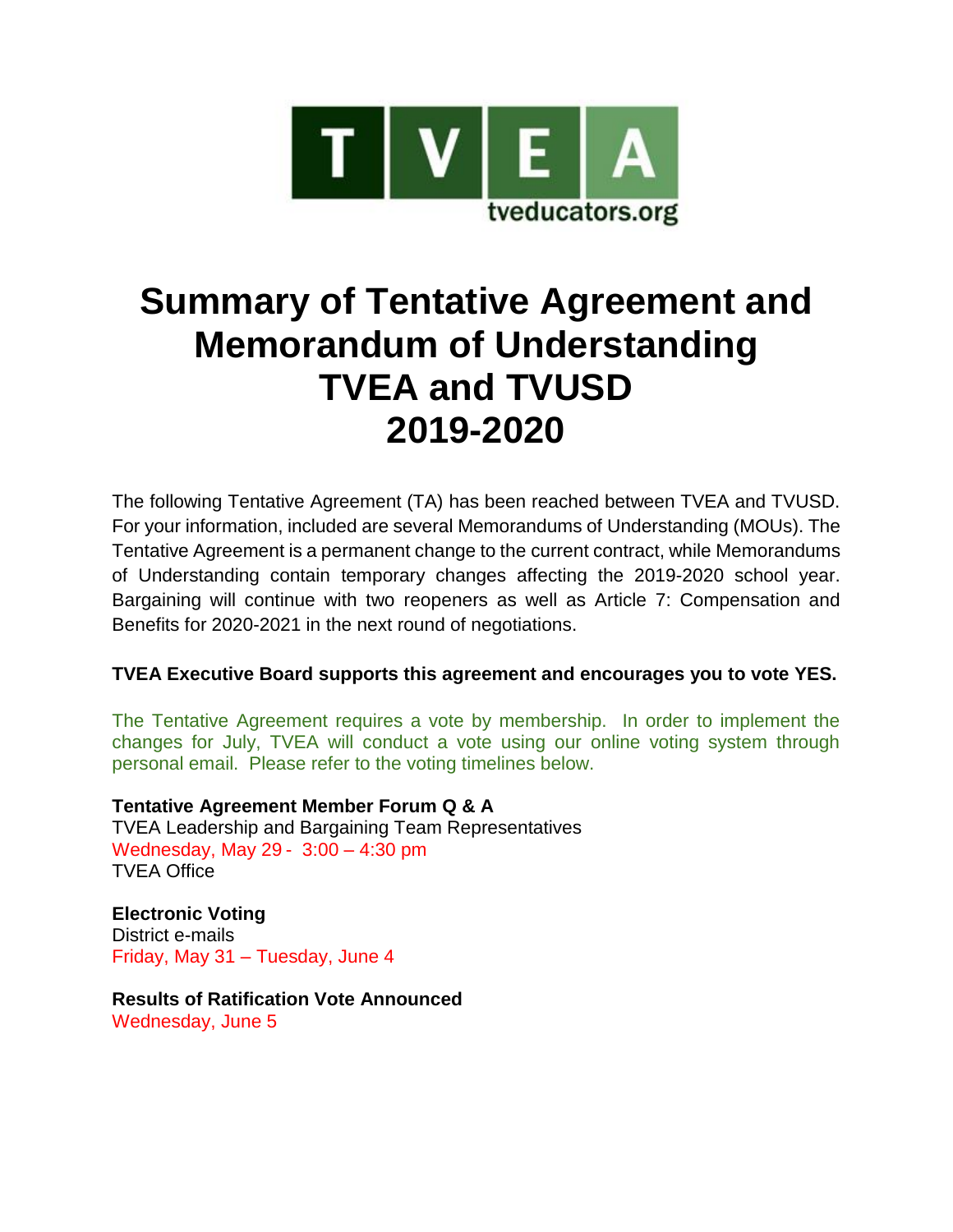#### **Tentative Agreement**

**(Permanent Language Changes to Contract effective July 1, 2019)**

The original signed Tentative Agreement may be viewed on [www.tveducators.org.](http://www.tveducators.org/)

### **(Language changes in BLUE)**

#### **Article 4: Organizational Membership**

- *Rationale: Article 4 is being replaced to align the requirements resulting from the U.S. Supreme Court's ruling on Janus v. American Federation of State, County, and Municipal Employees, Council 31.*
- **4.1** Any application or authorization of membership in the Temecula Valley Educators Association, CTA/NEA, shall be delivered to and maintained by the Association. The Association shall be responsible for notifying the District of unit members' authorization to deduct unified membership dues, initiation fees and general assessments in the Association. Pursuant to such authorization, the District shall deduct one-tenth (1/10) of such dues from the regular salary warrant of the unit member each month for the ten (10) months September through June. During the months September through June inclusive, any new, canceled or changed authorizations for payroll deductions submitted to the District prior to and including the 15th day of the month shall be applied to that month's pay warrant. Authorizations received after the 15th day of the month shall take effect in the following month. Any authorizations received after the 15th day of the month in June or during the months of July and August shall take effect in September.
- **4.2** Employee requests to cancel or change authorizations for payroll deductions for the Association shall be directed to the Association rather than to the District. The Association shall be responsible for processing these requests. The District shall rely on information provided by the Association regarding whether deductions for the Association were properly canceled or changed.
- **4.3** With respect to all sums deducted by the District pursuant to Section 4.1 above, the District agrees promptly to remit such monies to the Association accompanied by an alphabetical list of unit members including employee identification numbers for whom such deductions have been made, and indicating any changes in personnel from the list previously furnished. When dues monies are remitted to the Association and separately to CTA, the District shall notify the Association as in the manner described above for both parties including the amounts remitted to each.
- **4.4** The Association agrees to furnish any information needed by the District to fulfill the provisions of Section 4.3 of this Article.
	- **4.4.1** The Temecula Valley Educators Association shall indemnify, defend, and hold harmless the District's Board of Education, including each individual School Board Member, and employees, agents, and representatives of the District against any and all claims, demands, suits or other forms of liability; including, but not limited to, wages, damages, judgments, fees, fines, court costs, attorney fees and any back pay, penalties or awards resulting from any court, arbitrator or PERB orders, judgments or settlement which may arise by reason of, or resulting from the operation of this article. The Temecula Valley Educators Association shall bear all costs defending against any and all such claims, demands, suits or other forms of liability; including, but not limited to, court costs, attorney fees and all other costs of litigation.
	- **4.4.2** The Association shall have the exclusive right to decide and determine whether any such action or proceeding referred to in 4.4.1 above shall or shall not be compromised, resisted, defended, tried or appealed.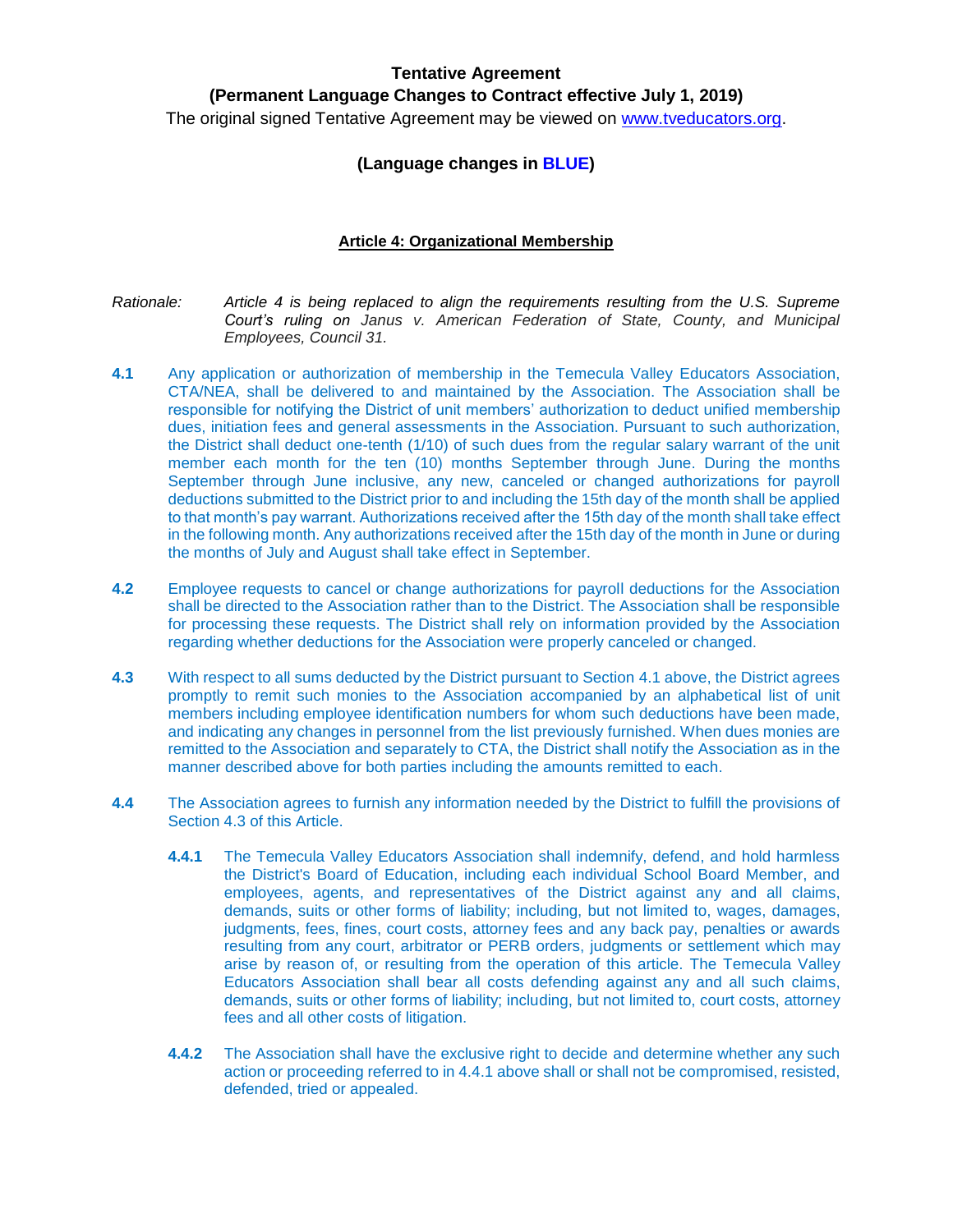**4.5** The Association's decision thereon shall be final and binding upon all Parties protected by Section 4.4. This paragraph shall not be construed as a waiver on the part of the District, Board of Education, or any individual protected by this Section of any claim against the Association for failing to act in good faith in settling a claim or any failure to competently defend and hold them harmless. Within ten (10) days of proper service of a claim, demand, suit, or other legal action against any protected Party, the District shall inform the Association and provide the Association with copies of any documents received as a result of the legal action. Upon request, the District shall provide the Association's legal counsel with documents and information reasonably related to providing a defense.

#### **Article 7: Compensation and Benefits**

- *Rationale: Beginning July 1, 2019, compensation will increase 2.3% for the salary schedules in Appendices B-1 (Certificated Salary Schedule "A"), B-2 (Certificated Salary Schedule "B"), B-3 (Counselor/Librarian/Health Support Specialist Salary Schedule), B-4 (Psychologist/Licensed Clinical Social Worker/Behavioral Analyst), B-5 Lead Nurse Salary Schedule and B-9 Career Technical Education Salary Schedule and 4.3% for the salary schedule in Appendix B-8 Speech and Language Pathologist Schedule. In addition, a one-time off-schedule payment of 2% will be paid to current members still employed on September 1, 2019 paid no later than October 31, 2019. Columns A, B, and C will be combined as one column and renamed as Column A to increase the competitiveness of the introductory years on the salary schedule. Thus Columns D, E, and F will be renamed Columns B, C, and D, respectively. Please refer to salary schedules at the end of the TA.*
- **7.1.1** Effective July 1, 2019, a 2.3% increase will be applied to all non-longevity steps for salary schedules in Appendices B-1, B-2, B-3, B-4, B-5 and B-9; a 4.3% increase will be applied to all non-longevity steps for the salary schedule in Appendix B-8.

A one-time off-schedule payment of 2% to be determined as follows: All members in paid status as of the date of ratification who are also employed by the District on September 1, 2019, will qualify for the one-time off-schedule payment. The payment will be based upon salary schedule placement at the time of ratification of this Agreement and paid no later than October 31, 2019.

The salary schedules in Appendices B-1, B-3, B-4, B-5 and B-8 will be restructured to a 4-column schedule such that existing columns A through C will be combined into one column and any member who has a Bachelor's degree with up to 44 units will be placed on the first column. The other columns will remain the same.

- *Rationale: Beginning July 1, 2019, the combination of Columns A, B and C results in a change of reference for stipend calculations. Moving forward, a base of \$50,069 will be indexed to applicable future compensation increases.*
- **7.1.2.1** The stipend and extra-duty percentages referenced in Appendix C-1 and C-2, shall be calculated based on the Stipend/Extra Duty Base, which will be indexed to applicable future compensation increases. Effective July 1, 2019, the Stipend/Extra Duty Base shall be \$50,069.

#### **Article 9: Professional Growth and Development Plan**

*Rationale: A change to the longevity rate from 3.25% to 3.85% was made and will have the following compounding effect. The increase will be based on cell D/13 (currently F/13), as of July 1, 2019, which will be increased by 2.3%. Please refer to salary schedules at the end of the TA.*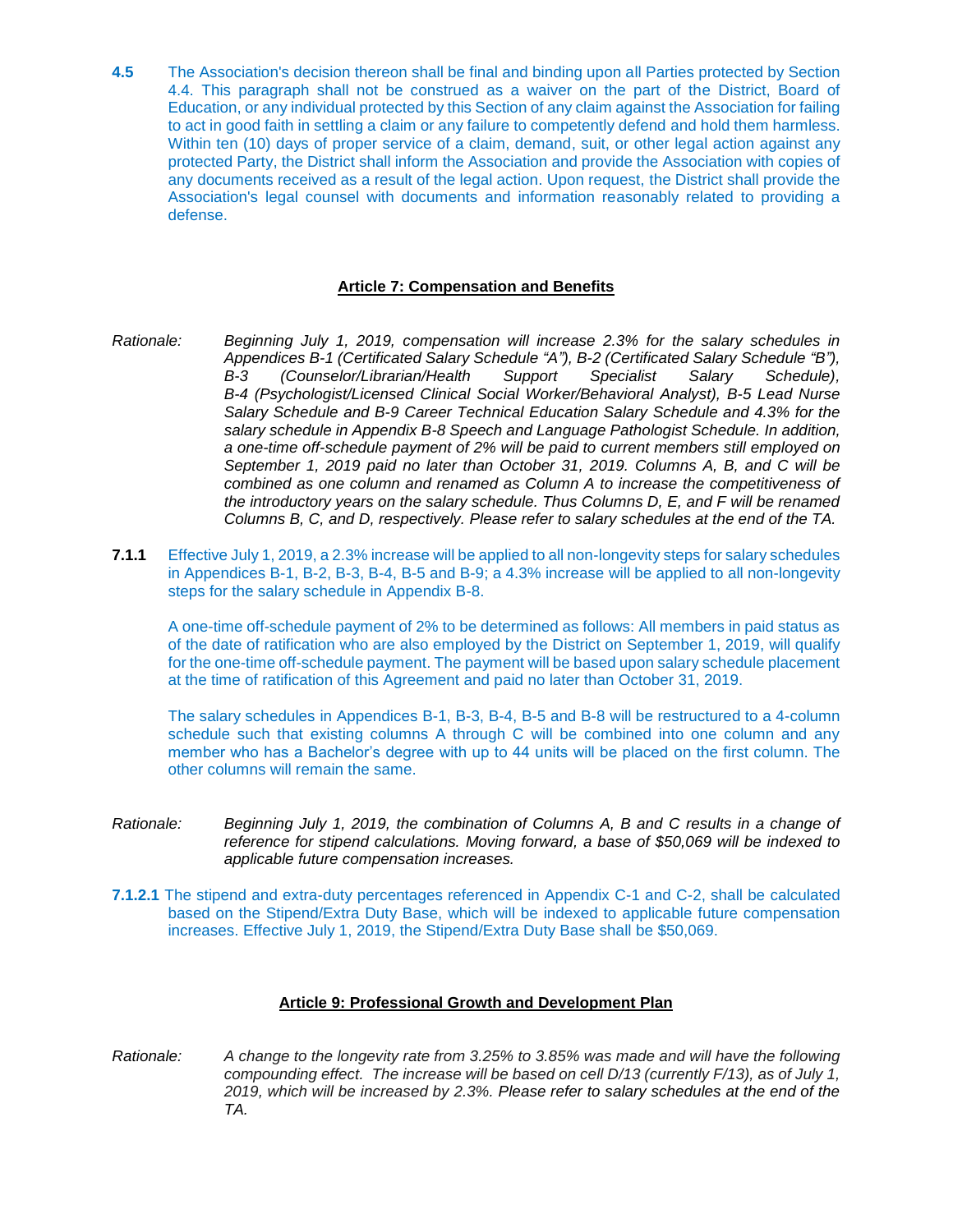#### **9.4 LONGEVITY**

**9.4.3** Each longevity/professional growth increment shall be compensated at the rate of 3.85% above the previous step. Step 16, then, shall be  $F/13 + 3.85\%$ , Step 19 shall be Step 16 +  $3.85\%$ , Step 22 shall be Step  $19 + 3.85\%$ , and Step 25 shall be Step  $22 + 3.85\%$ .

With the exception of Appendix B-9, any reference to Column F in Article 9: Professional Growth and Development Plan, will be amended to reflect Column D.

#### **Article 11: Class Size**

- *Rationale: This language was an MOU during the 18-2019 school year and is being made permanent in this contract. It's intent was to address inequitability in workload when creating master schedules and student rosters as impacted by the diverse student populations in the TVUSD.*
- **11.1.1** The District and Association recognize that classes at all levels are comprised of diverse student populations. The District will consider these diverse student populations, support staff, as well as teacher credentials, authorizations, and equitability in workload when creating master schedules and student rosters.

#### **Article 16: Grievance/Arbitration Procedure**

- *Rationale: A reference was made to the district office website to locate where you can find the days the district office is open.*
- **16.1.2** A day is a day upon which the District Office is open for business, as published on the **District website**. Computation of time shall begin on the day following the alleged violation of the Agreement.
- *Rationale: Grievance forms are now to be submitted to Human Resources Development (HRD) instead of the immediate supervisor. Please refer to Appendix D-1 at the end of the TA for grievance form.*
- **16.2.2** A grievance shall not be valid for consideration unless it is submitted in writing, on the prescribed grievance form, a copy of which is attached to this Agreement as Appendix D-1, to Human Resources Development setting forth the facts and specific provision(s) of the Agreement allegedly violated and the particular relief sought. The written grievance must be submitted within twenty (20) days from the date of the most recent act, omission or practice giving rise to the grievance. Failure to file any grievance within such time period shall be deemed a waiver thereof.
- *Rationale: The process was changed to condense Level II Immediate Supervisor and Level III Superintendent into a single step Level II Superintendent/Designee to simplify the process. Level III Mediation was added to provide members a third party to assist in reconciling grievances.*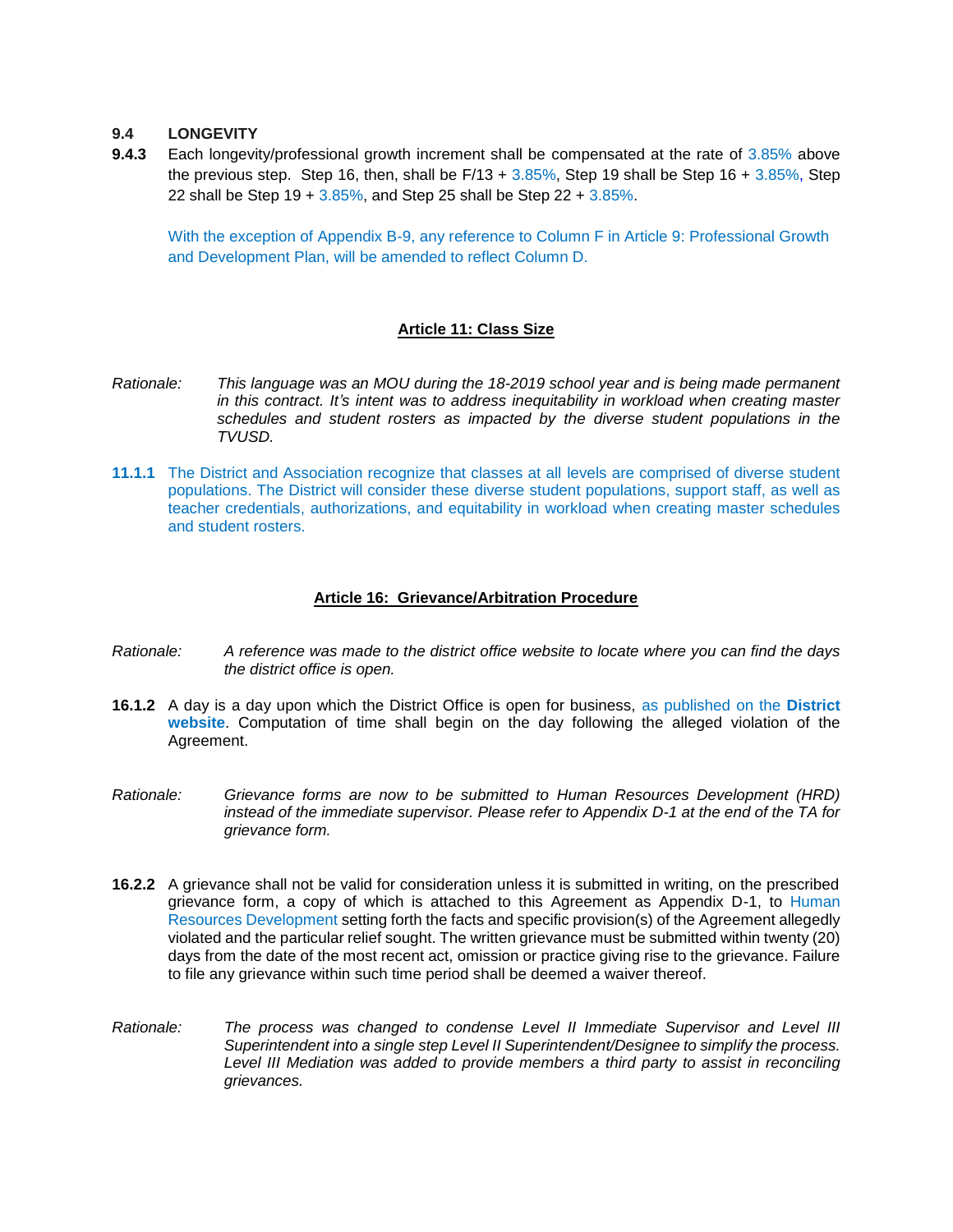#### **16.3 GRIEVANCE STEPS**

#### **16.3.1 Level I Problem Solving**

Prior to filing a grievance, the potential grievant will schedule a meeting with the immediate supervisor to identify the problem and seek resolution. The potential grievant shall notify the supervisor that the meeting is requested pursuant to this section. In the event the problem is not resolved at Level I, the decision may be appealed to Level II – Superintendent/Designee, provided the grievance may be submitted on the prescribed form (Appendix D-1) to Human Resources Development within the twenty (20) day time limitation provided in paragraph 16.2.2.

#### **16.3.2 Level II Superintendent/Designee**

After receipt of the completed grievance resolution form, the Superintendent/Designee shall have ten (10) days in which to render a written decision regarding the grievance. In the event the grievance is not resolved at Level II, the decision may be appealed to Level III -Mediation, provided such appeal is submitted on the prescribed form (Appendix D-2) to Human Resources Development within ten (10) days after receipt of the decision at Level II.

#### **16.3.3 Level III Mediation**

The Superintendent/Designee shall, upon receipt of the request for mediation within five (5) days, request the services of a mediator through the State Mediation and Conciliation Service, who shall meet with the parties and attempt to solve the grievance. If the grievance is not resolved in such a fashion, the grievant has ten (10) days from the date of the final mediation meeting to file the grievance at Level IV. A Level IV grievance must be filled out on a new grievance form (Appendix D-3), including a notice to the District, that the grievant is proceeding to the Board of Education and be submitted to the Superintendent's Office

#### **16.3.4 Level IV Board of Education**

- **16.3.4.1** The grievant may present her/his case to the Board of Education at their next regularly scheduled meeting or, at the Board's discretion, at a special meeting.
- **16.3.4.3**2 The Board shall, within twenty (20) days after the hearing, render a decision in writing.
- **16.3.4.43** If the grievant is not satisfied with the results of Level IV, she/he has ten (10) days from the written decision to file a Level V grievance.

#### **Article 29: Term**

- *Rationale: The current contract which will expire on June 30, 2019, is being renewed for two years through June 30, 2021.*
- **29.1** The new term of the Agreement will be from July 1, 2019 through June 30, 2021. For the 2020/21 school year, the parties agree to reopeners on Article 7: Compensation and Benefits. In addition, the District and the Association shall have the ability to reopen two (2) articles for negotiations.

#### **Technical Notation**

All previously approved tentative agreements on language shall be reflected in the final tentative agreement document presented for the required processes and shall be included in the subsequent printed revised version of the master collective bargaining agreement between the Association and the District.

#### **AB 1200/Ratification**

This Tentative Agreement is subject to AB 1200 disclosures and approval by TVEA, and the District's Governing Board.